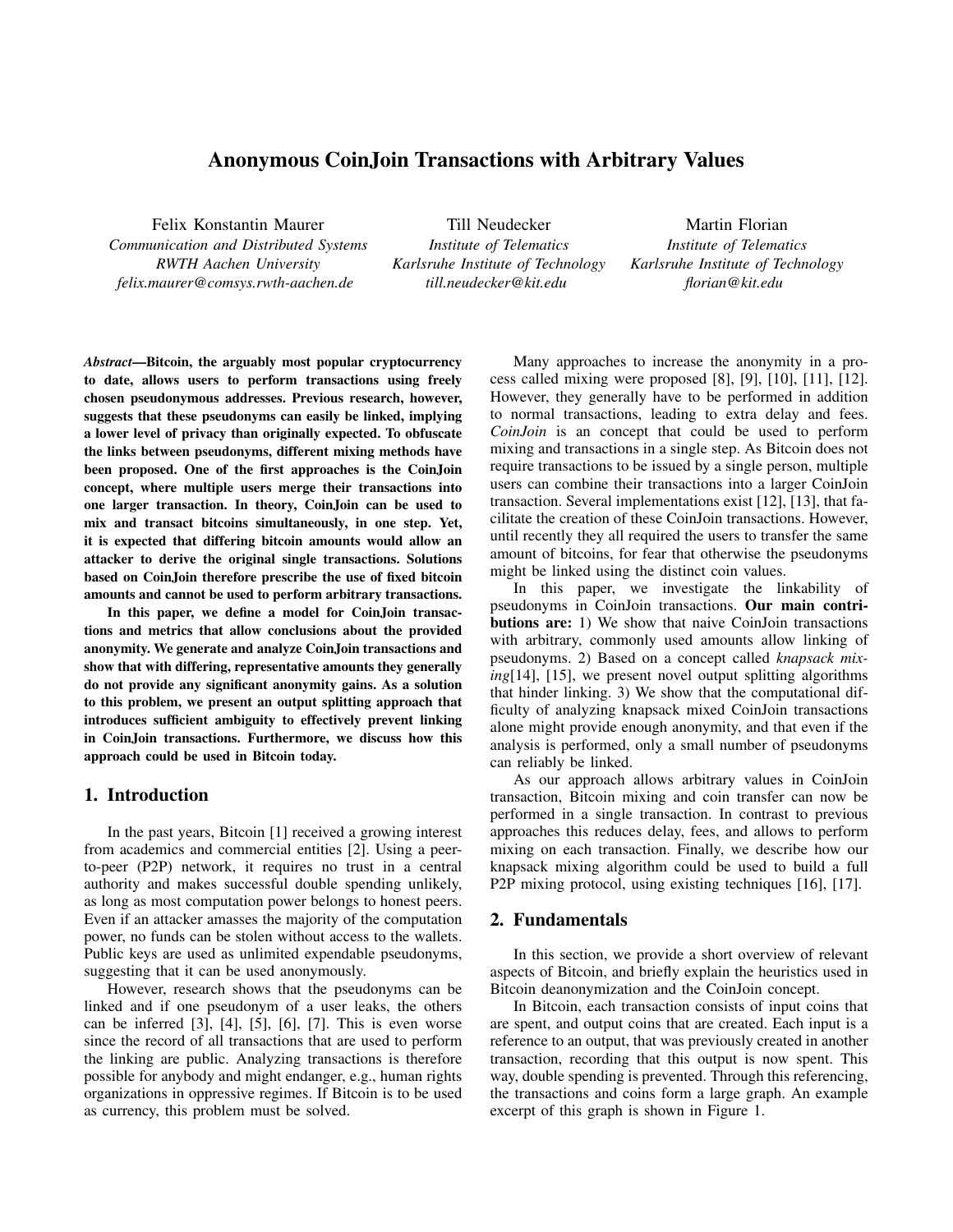

Figure 1: Example of two Bitcoin transactions. Input  $i_1$  of transaction 2 references output  $o_2$  of transaction 1, recording that it is spent.

The transactions are collected into blocks, by Bitcoin users called miners. Additionally to the transactions, each block contains the checksum of the previous block and a nonce. The nonce is randomly chosen so that the checksum of the block is lower than a specific target value in a process called mining. As each block references its precursor, all blocks form a linked list, the so called blockchain.

Each coin has a short program attached, called script. Whoever can provide a valid input to the script, can spent the coin. Usually, the program checks whether the spender possesses a specific private key, by including the corresponding public key. The public key, called Bitcoin address, can be thought of as the owner of the coin.

Once created, coins have a fixed value and can't be split or merged freely. This means, that to send a certain amount of bitcoins, possibly more than one coin must be spend. In turn, if coins of a higher value are spent then what should be transferred, the change must be returned in an extra output. Therefore, more than one coin as input and at least two coins as outputs is the norm. This led to heuristics that are used to analyze the transaction graph [3], [4]. Even though new Bitcoin addresses can be generated for each new coin, they can now be linked and attributed to the same user.

The first heuristic **H1** states that two addresses that appear in two inputs of the same transaction must belong to the same user. This mostly holds, as usually only a single user creates the transaction. Two additional heuristics try to determine the output coin that belongs to the payer, e.g., that returns the change to the payer. Heuristic **H2** applies if exactly one address of the outputs has never been previously used in other transactions. In this case, it can be assumed that this is a freshly generated address for receiving the change. Heuristic **H3** applies if exactly one output is smaller than any input. If the change output was larger than any input, the input would not need to be included and the transaction size could be reduced, leading to less fees.

To obfuscate the trail of a coin that is the result of applying these heuristics, mixing techniques were developed. In general, mixing is a process where multiple coins of different users enter a system and each user receives back a coin that he originally did not posses. The mixing is successful if nobody can learn which user received which coin by examining the blockchain.

One concept to realize mixing are CoinJoin transactions. In a CoinJoin transaction, multiple users contribute inputs and outputs to a single transaction, for example by using



Figure 2: Example of a CoinJoin transaction with two subtransactions. Each sub-transaction has two inputs and two outputs. There are two valid mappings, the second mapping is a derived mapping and can be created from the first, a non-derived mapping.

the same mixing service. Figure 2 shows an example. Alice would like to transfer 25 bitcoins using two coins of value 21 and 12 she owns, resulting in input  $i_1$  and  $i_2$ , output *o*<sup>1</sup> and output *o*<sup>2</sup> that contains her change. Bob would like to transfer 50 bitcoins using two coins of value 36 and 28, resulting in input  $i_3$  and  $i_4$ , output  $o_3$  and output *o*<sup>4</sup> that contains his change. Mapping 1 shows the subtransactions of Alice and Bob, whereas Mapping 2 shows the complete CoinJoin transaction. Our definition of mapping will be explained in Section 4 and is not important in this context. Technically, CoinJoin transactions are no different from normal Bitcoin transactions.

## 3. Related Work

As a context for this paper, we will discuss related work in this section. We present findings on the anonymity of Bitcoin, as well as approaches on how to improve it.

To deanonymize users, information can be collected from the blockchain itself and from the P2P network of Bitcoin clients. While information gathered from the P2P network requires an active attacker, there is already a lot of implicit information on the blockchain, which can be retrieved by anybody any time. Reid and Harrigan [3] construct the graph of transactions and use heuristic *H*1 to link addresses. Subsequent works additionally use heuristics *H*2 and/or *H*3, include information found online [4], [5], as well as global properties of the graph [6], and combine these approaches into an automated tool [7].

To mitigate these attacks, the community developed methods of *mixing* coins of multiple users. Initial approaches were centralized services, which were improved by adding accountability [8] and preventing the service from learning address connections [9]. Newer approaches are often realized as P2P mixing, based on concepts like *CoinJoin* [18] or *CoinSwap* [19]. Example include *CoinShuffle* [12], *Coin-Shuffle++* that uses DiceMix [16], *CoinParty* [11] and *Xim* [10]. However, all approaches require the users to mix a fixed amount of bitcoins. As users want to transfer arbitrary amounts of coins, mixing and transferring coins have to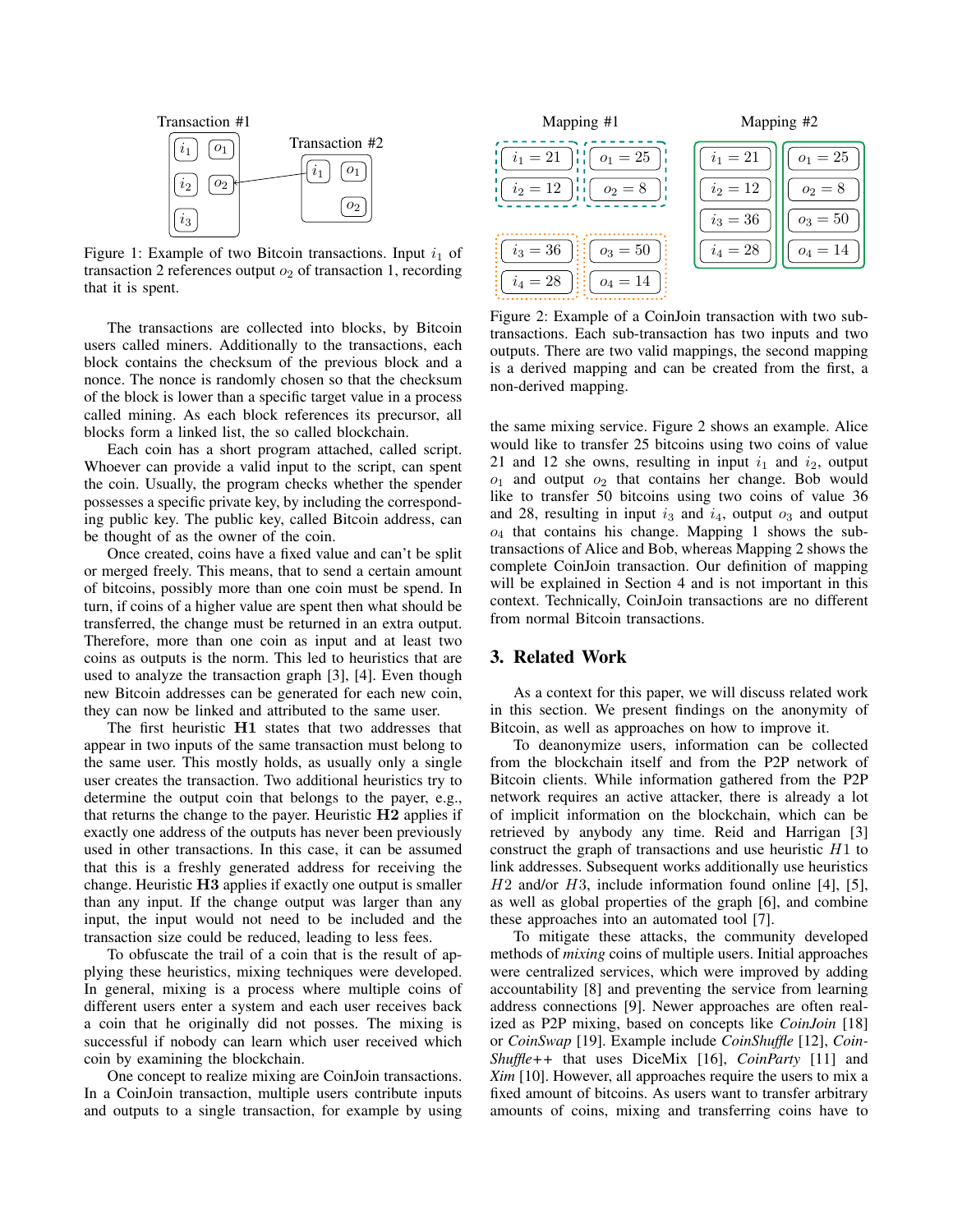be separate steps. Therefore, current mixing approaches all require extra transactions to prepare coins for mixing and to mix the coins, which introduces additional delay and fees.

New cryptocurrencies solve these problems by design [20], [21], [22], [23], [24]. They can hide sender, receiver and sometimes even the amount of a transaction while still allowing anyone to verify its correctness. Some approaches include similar mechanisms as CoinJoin [14], [15] and propose splitting outputs to obfuscate links between coins in a scheme they call *knapsack mixing*. However, they are not backwards compatible, rely on new cryptographic methods and introduce overhead compared to Bitcoin. It is therefore unlikely that they will replace Bitcoin anytime soon.

Some of their concepts are discussed in the Bitcoin community and may be backported if compatibility allows it. One example is *Confidential Transactions*, that enable transactions with hidden amounts. *ValueShuffle* [25] is an improved version of CoinShuffle++ that uses Confidential Transactions in CoinJoin transactions. The authors highlight that this allows to perform transactions and mixing in a single step, eliminating the separate coin mixing step. However, as they rely on Confidential Transactions, their approach is currently not Bitcoin-compatible.

We argue that being able to transfer and mix coins in a single step is a crucial requirement for a mixing scheme that can be enabled and used by default for all transactions. In this paper, we analyze how output splitting algorithms that implement knapsack mixing and are compatible with Bitcoin today, can be an alternative to Confidential Transactions in mixing schemes like ValueShuffle.

### 4. Analysis

In this section, we analyze the anonymity provided by naive CoinJoin transactions with arbitrary amounts. In order to find the linked inputs and outputs belonging to the subtransaction of one user, we search for a set of outputs with the same sum as a given set of inputs. This is equal to solving the subset sum problem and a special case of the knapsack problem. Saxena et al. [14] as well as Noether et al. [15] also discuss this issue and call it *knapsack mixing*. Both propose splitting the outputs into smaller parts to create a difficult instance of this problem but do not expand on the idea. We examine such output splitting in Section 5, using the model and the methods introduced in the following.

### 4.1. Model

For analyzing the anonymity provided by knapsack mixing, we developed a model that describes CoinJoin transactions. It omits the fees to simplify the model and the analysis. Our results will therefore be a lower bound to the complexity of analyzing real CoinJoin transactions. In practice, the analysis of CoinJoin transactions by an attacker will be even more difficult.

A CoinJoin transaction  $T = (I, O, v)$  consists of inputs  $I = \{i_1, \ldots, i_n\}$  and outputs  $O = \{o_1, \ldots, o_m\}$ . All coins  $C = I \cup O$  are assigned an value  $v : C \rightarrow [0..2^{64} - 1].$  As we do not consider fees, the summed value of all input coins must be equal to the summed value of the output coins  $\sum_{i \in I} v(i) = \sum_{o \in O} v(o).$ 

A CoinJoin transaction consists of *sub-transactions tk*, each consisting of inputs  $I_k$  and outputs  $O_k$ . To use existing heuristics for transaction graph analysis, we need to deconstruct it into its sub-transactions. However, we do not know how many sub-transactions there are in a given CoinJoin transaction. We only know that the sum of the inputs of a sub-transaction must be equal to the sum of its outputs and that no input or output can appear in more than one sub-transaction. Therefore, there must be at least one way of partitioning all inputs and outputs, so that each subset of inputs has exactly one corresponding subset of outputs with which it forms a sub-transaction. We call this a *mapping*, as it maps inputs to outputs.

To denote the set of all possible partitions of a set *S* we write  $\Phi(S)$ . A mapping  $M = (\mathcal{I}, \mathcal{O}, m)$  consists of a partitioning of the inputs  $\mathcal{I} \in \Phi(I)$  and a partitioning of the outputs  $\mathcal{O} \in \Phi(O)$ . It furthermore consists of a bijective projection  $m: \mathcal{I} \to \mathcal{O}$  such that  $\forall I \in \mathcal{I}, \sum_{i \in I} v(i) =$  $\sum_{o \in m(1)} v(o)$ , i.e., the sum of one input set is equal to the sum of its related output set. We denote the set of all mappings by *M*.

Each CoinJoin transaction has at least one valid mapping where  $I = I$  and  $O = O$ , i.e., it consists of only one sub-transaction. Intuitively, this mapping is unlikely to the represent the original sub-transactions, except if it actually was not a CoinJoin transaction but a normal transaction. Each mapping that contains more than one sub-transaction can always be used to construct a new mapping by merging two sub-transactions. We call a mapping that can be created from another mapping a *derived mapping* and a mapping that can't be created from another mapping a *non-derived mapping*. Figure 2 depicts an example CoinJoin transaction and its two possible mappings.

Based on the definition of a mapping, we define the probability  $p_{ii}(i_1, i_2)$  that two inputs belong to the same sub-transaction as the number of mappings where the input  $i_1$  and  $i_2$  are elements of the same subset in the input partition, divided by the total number of mappings.

$$
i_1, i_2 \in I, \quad p_{II}(i_1, i_2) = \underbrace{| \{M = (\mathcal{I}, \mathcal{O}, m) \in \mathcal{M} \mid \exists \mathbf{I} \in \mathcal{I} : i_1, i_2 \in \mathbf{I} \} |}_{|\mathcal{M}|}
$$

The probability  $p_{OO}$  that two outputs belong to the same sub-transaction can be defined correspondingly.

We define the probability  $p_{IO}(i, o)$  that an input coin and an output coin belong to the same transaction as follows. It is defined as the number of mappings where the input *i* is in a subset of the input partition that is assigned to the subset of the output partition of which *o* is an element, divided by the total number of mappings.

$$
i \in I, o \in O, \quad p_{IO}(i, o) = \underbrace{|{M = (\mathcal{I}, \mathcal{O}, m) \in \mathcal{M} \mid \exists I \in \mathcal{I} : i \in I \land o \in m(I)}|}_{|\mathcal{M}|}
$$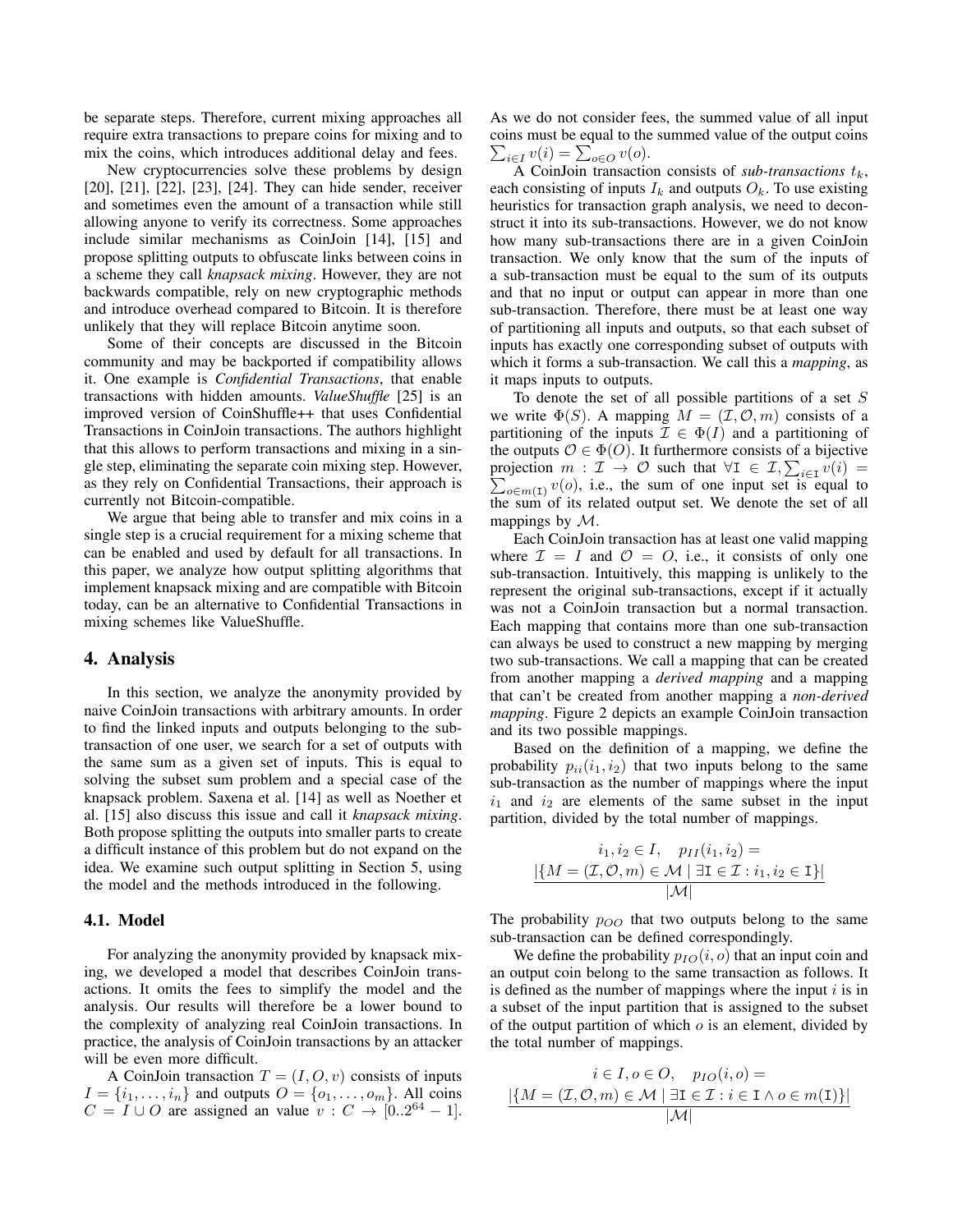Listing 1: Algorithm for finding valid partitions

| def $find$ partitions $(S, sums)$ :               |
|---------------------------------------------------|
| $results = []$                                    |
| for subset in power_set(S):                       |
| if not sum (subset) in sums:                      |
| next                                              |
| partitions = find partitions $(S - subset, sums)$ |
| for partition in partitions:                      |
| $results.add([subset] + partition)$               |
| return results                                    |
|                                                   |

### 4.2. Complexity

The complexity of finding all mappings depends on two already known problems, the problem of enumerating possible partitions of a set, and the *subset sum* problem.

The number of possible partitions of a set of size *n* is the Bell number  $B_n$  which is recursively defined as  $B_{n+1} =$  $\sum_{k=0}^{n} \binom{n}{k} B_k$ . An upper bound for Bell numbers has been provided [26] with  $B_n < (\frac{0.729n}{\ln(n+1)})^n$ . To find all matching input partitions and output partitions, a brute-force algorithm would have to iterate all input partitions and for each of these all output partitions. For each input-output partition combination it must furthermore compare the size of the sets. For *n* inputs and *m* outputs, this would result in an asymptotic run time of  $O((\frac{n}{\ln(n)})^n \times (\frac{m}{\ln(m)})^m \times n \times m)$ .

However, in practice the search for matching partitions can be optimized. Not all partitions are candidates for a mapping. For example, input partitions that include a set with a sum that is not a sub sum of the outputs cannot be part of a mapping. Therefore, instead of iterating all possible partitions, we perform a depth first search with abort criterion. The algorithm iterates all possible subsets and for each subset that has a sum which is a sub sum of a given set, it recursively calls itself with the remaining of the set. A pseudo code example is shown in Listing 1.

This still means that we have to at least iterate all possible subsets, e.g., the power set, which is of size  $2^n$ for a set of size *n*. Therefore, we assume that the lower bound for complexity of finding all mappings in the best case where no partitions are valid is at least  $O(2^n * m)$  where *m* is the time it takes to solve the subset sum problem for each set. As can be seen in Figure 3, the runtime of our evaluation program does indeed grow exponentially, which supports our assumption.

### 4.3. Evaluation

To evaluate the anonymity provided by CoinJoin transactions, we generated sample transactions and analyzed them. The coins used in the CoinJoin transactions were chosen at random following an approximated distribution of the bitcoin values used in actually observed transactions. We generated the distribution by reading all output values from the blockchain up until March 2017. The values where sorted into buckets of size 1000, to arrive at a discrete cumulative distribution function as show in Figure 4.



Figure 3: The processing time for calculating all mappings for a CoinJoin transaction. For each number of subtransactions there is one line and on the x-axis the number of inputs per sub-transaction are marked.



Figure 4: The discrete cumulative distribution function of the coin values in the Bitcoin blockchain.

CoinJoin transactions are generated by generating subtransactions based on this distribution. For each subtransaction, a parametrized number of inputs is generated and two outputs, as is in regular transactions. The first output's value is chosen randomly to be smaller than the sum of the inputs and the second output's value is the remaining difference. The sub-transactions are then merged. In Section 5 we discuss how we add mixing to it.

After generating the CoinJoin transaction, all possible mappings are calculated. Our program implements the algorithm shown in Listing 1 to search valid partitions. We collected all possible input partitions using this search algorithm filtered by the possible subset sums of the output set. Respectively we collect all possible output partitions, filtered by the subset sums of the input partitions. As the set of all possible subset sums is too large to fit in memory, we use a search algorithm that does not precompute them. To further speed up the search, we initially store all possible subset sums in a Bloom filter that we query first and only if it returns a (possibly false positive) match we do an search for the sum. Finally, we iterate the found input and output partitions, to find matching partitions, e.g., an input partition of the same size as the output partition where each set in the input partition also has a unique matching set in the output partition. These matching partitions then constitute the possible mappings of the given CoinJoin transaction.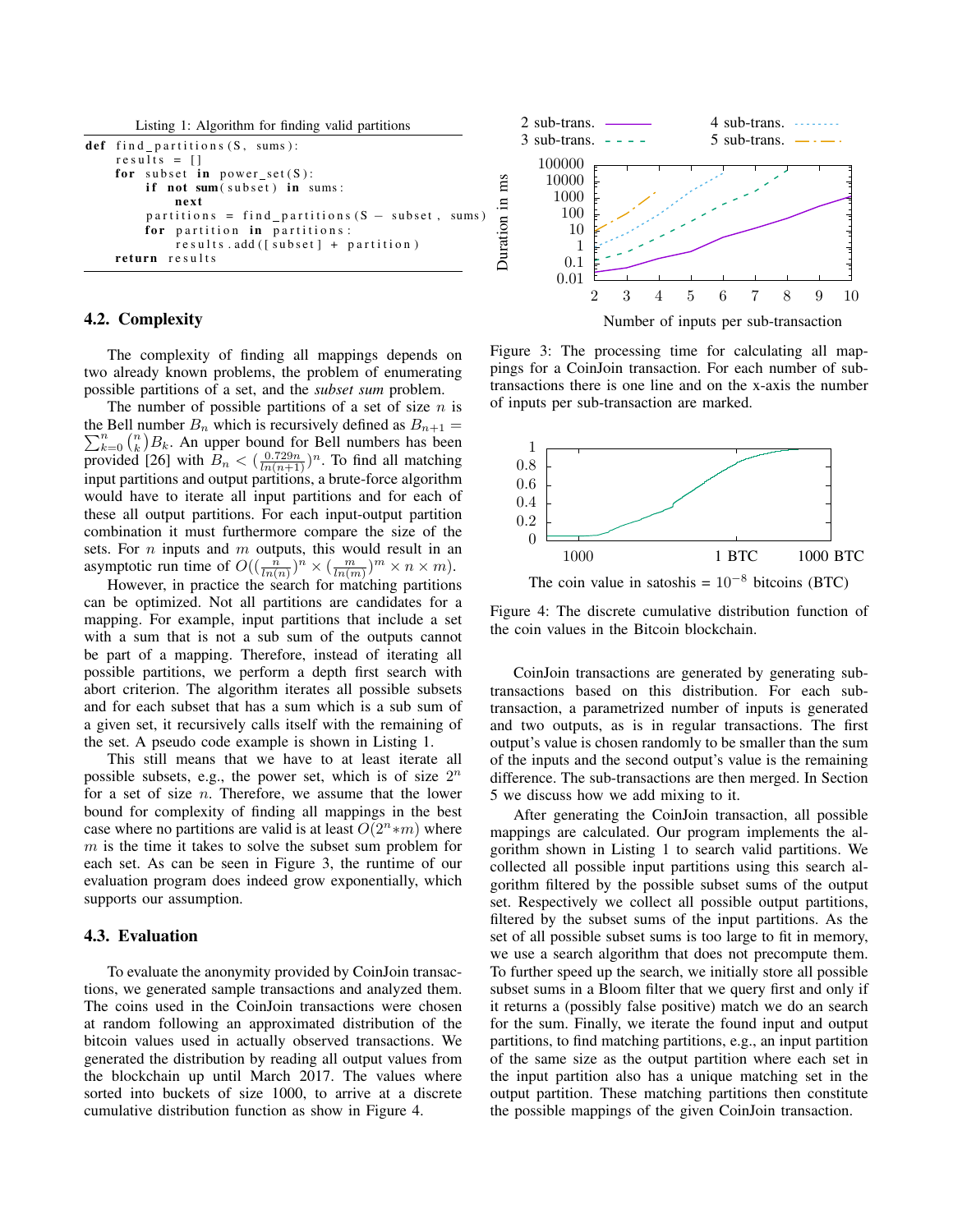

Number of inputs per sub-transaction

Figure 5: The number of non-derived mappings for CoinJoin transactions that have not been mixed.

As derived mappings can be constructed from the nonderived mappings, by merging sub-transactions they do not provide additional information. We assume that including derived mappings will diffuse the results, as for example the mapping where all inputs and outputs form one subtransaction will always be contained and will always link all inputs and outputs. Therefore, in the rest of the evaluation, we only use the set of non-derived mappings.

To compensate the random coin values, we performed 32 runs for each parameter combination. The probabilities are then calculated for all input-output, and input-input pairs as defined previously. We aggregate the probabilities for each run by counting all pairs where it is 1 or 0, and by calculating the mean over all pairs. Furthermore, we aggregate the results for all runs with the same parameters by calculating the mean and the 95% confidence interval.

Figure 3 shows the processing time for calculating the mappings dependent on the number of sub-transactions and inputs per sub-transaction. As it grows exponentially with the number of sub-transactions and inputs, we only generate CoinJoin transactions up to a size of about 25 inputs.

Figure 5 shows the number of non-derived mappings for CoinJoin transactions, depending on the number of subtransactions and the number of inputs per sub-transaction. For all number of sub-transactions with two inputs, there is generally only one non-derived mapping. With increasing numbers of inputs, the average number of non-derived mappings and the confidence interval grows.

The exponential complexity of determining possible mappings is already improving anonymity, as attackers would have to spend a high amount of computing power when analyzing the transaction graph. This approach can be used to mix any transaction and therefore used on every transaction. If implemented in the standard clients, the number of CoinJoin transactions would increase continuously. As a result, the required computation power to analyze all CoinJoin transactions could outpace the available computation power. In a sense, this would be similar to the way Bitcoin is protected against manipulation of the transaction history by requiring increasing amount of hashing power.

As each non-derived mapping is a possible candidate for the original composition of sub-transactions, a low number of non-derived mappings indicates a low level of privacy. For small unmixed CoinJoin transactions there generally exists only one non-derived mapping and therefore the original composition of sub-transactions can be unambiguously recovered. Larger CoinJoin transactions seem to have more non-derived mappings, however this is only a mean value and the confidence interval is quite large. In our results, we see many of these transactions with only one possible non-derived mapping. An attacker can then assume that this non-derived mapping represents the original composition of sub-transactions and apply heuristics *H*1, *H*2, and *H*3 to the sub-transactions. Users might therefore be deanonymized as if they were not mixing at all.

## 5. Knapsack mixing

As we show in the previous section, CoinJoin transactions with arbitrary values will generally only produce one non-derived mapping. This mapping likely represents the original composition of sub-transactions and can be used to apply existing heuristics for transaction graph analysis. In this section, we investigated how outputs can be split to mitigate this situation, based on the knapsack mixing idea.

### 5.1. Mixing algorithm

Our algorithm tries to split outputs so that different output sets can be constructed for the same input set. It achieves this by splitting a single output when two transactions are merged. The difference between the sum of the two sets is calculated and one coin of the larger set is split to produce this difference. The new coin with the value of the difference can then be added to the smaller set to produce a new set with the same sum as the originally larger set.

Figure 6 depicts the result of applying this algorithm to the example CoinJoin transaction from Section 2. The output *o*<sup>3</sup> of the original CoinJoin transaction has been split into outputs  $o_{3,1}$  and  $o_{3,2}$ . Output  $o_{3,1}$  has the value 31 which is the difference of the input sets and  $o_{3,2}$  contains the remaining Bitcoins. Two non-derived mappings were created, and it is not possible to tell which represents the original sub-transactions. A generalized algorithm that handles edge cases is shown in Listing 2. This algorithm can be applied recursively while merging multiple transactions.

However, we notice, that it only decreases the linkability of input-output pairs and not the linkability of input-input pairs. The reason for this is, that our algorithm only produces new output sets with the same sum than existing output sets. Hence, only input sets with the same sum than without mixing will be found. It can be easily fixed by randomizing the input sets before applying the output splitting algorithm. The algorithm of splitting outputs must then be slightly adjusted to handle more edge cases. Listing 3 shows the adjusted mix\_transaction function. The function to realize the sub sum in one output set stays the same.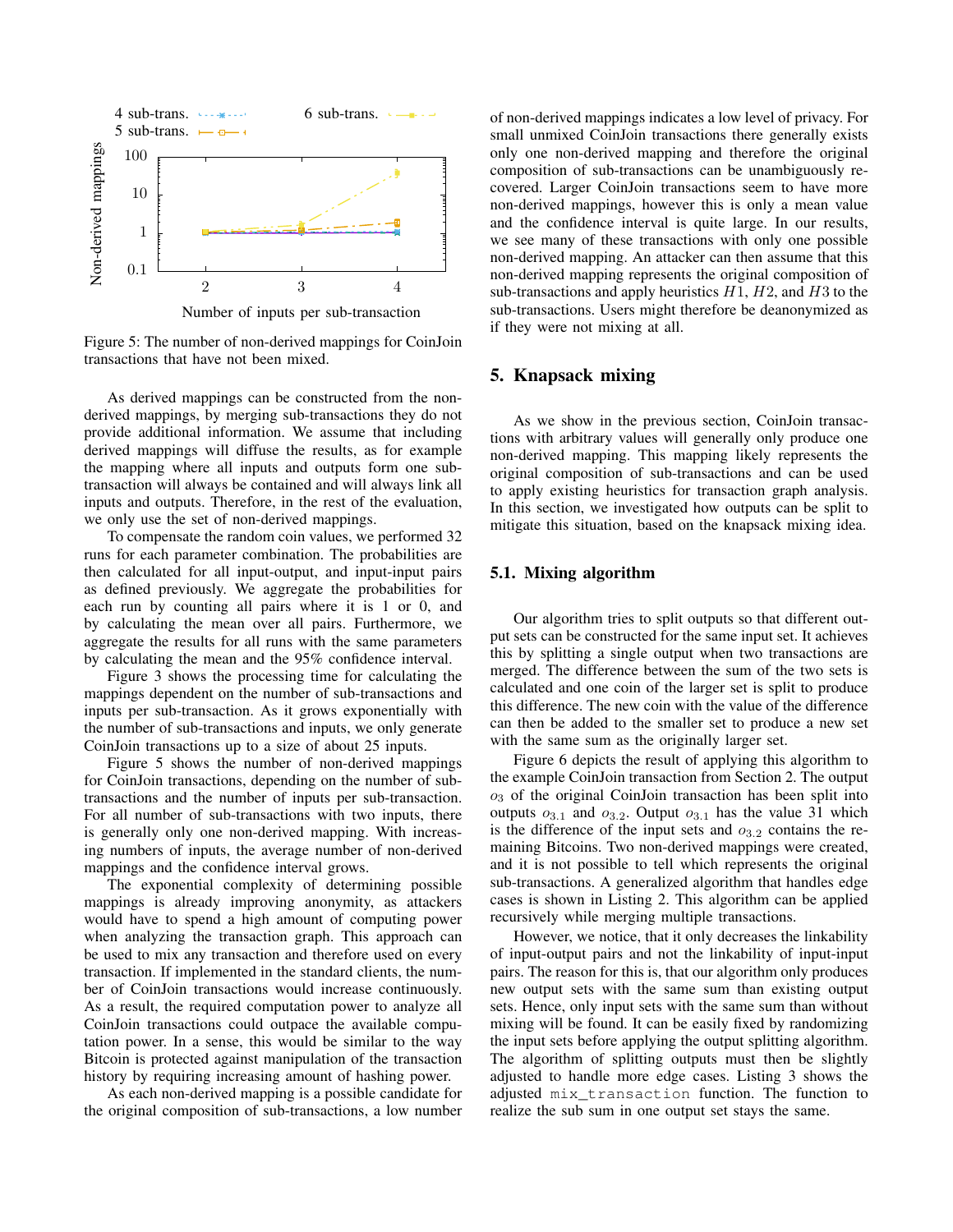Listing 2: Simple output splitting algorithm

```
def mix_transactions(t_a, t_b):
if sum(t_a.inputs) == sum(t_b.inputs):
     return Transaction (
         inputs = t_a.inputs + t_b.inputs,outputs = t_a. outputs + t_b. outputs)
new_{\text{inputs}} = t_a \text{. inputs} + t_b \text{. inputs}if sum(i_a) . inputs ) > sum(i_b) . inputs ):
     diff = sum(t_a.inputs) - sum(t_b.inputs)new_-outputs = realize_subsum(t_a.inputs,
                                       diff)
     new_outputs \leftarrow t_b. inputs
if sum(t_b \cdot input s) > sum(t_a \cdot input s):
     diff = sum(t_b.inputs) - sum(t_a.inputs)new_-outputs = realize_subsum (t_b). inputs,
                                       diff)
     new_outputs \leftarrow t_a. inputs
return Transaction (inputs = new inputs,outputs = new_outputs)def realize_subsum (coins, subsum):
result = []for coin in coins:
     if subsum == 0:
         r e sult.add (coin)
     elif coin \leq subsum:
         r e sult.add (coin)
         subsum <sup>−</sup> − coin
     elif coin > subsum:
         r e sult. add (subsum)
         r e s u l t . add ( c o in - subsum )
         subsum = 0return result
                                  2 sub-trans.
                                  3 sub-trans.
```
Listing 3: Output splitting algorithm with input shuffling





. . .





Figure 6: Example of a CoinJoin transaction with two sub-transactions after splitting the outputs. It is the same CoinJoin transaction as shown in Figure 2. The original output 3 has been splitted into two new outputs 3.1 and 3.2. Mapping 1 and mapping 2 are now both non-derived, the trivial, derived mapping that can be constructed from each has been omitted.

Number of inputs per sub-transaction

Figure 7: The number of non-derived mappings for CoinJoin transactions that have been mixed with our simple input shuffling algorithm.

#### 5.2. Evaluation

As in Section 4.3, we generate CoinJoin transactions. This time we use our simple output mixing algorithm and the input shuffling algorithm to mix sub-transactions while they are merged. Examining the results, we notice that the average probability of inputs and outputs being linked increased. However, it is unclear what the significance of the average probability for the anonymity provided by CoinJoin transactions is. Therefore, we focused on the average number of input-input and input-output pairs that can be linked with probability  $p = 1$ . They provide reliable information to an attacker and could be used to apply heuristic *H*1, *H*2 or *H*3.

Figure 7 shows the number of non-derived mappings after applying our input shuffling output splitting algo-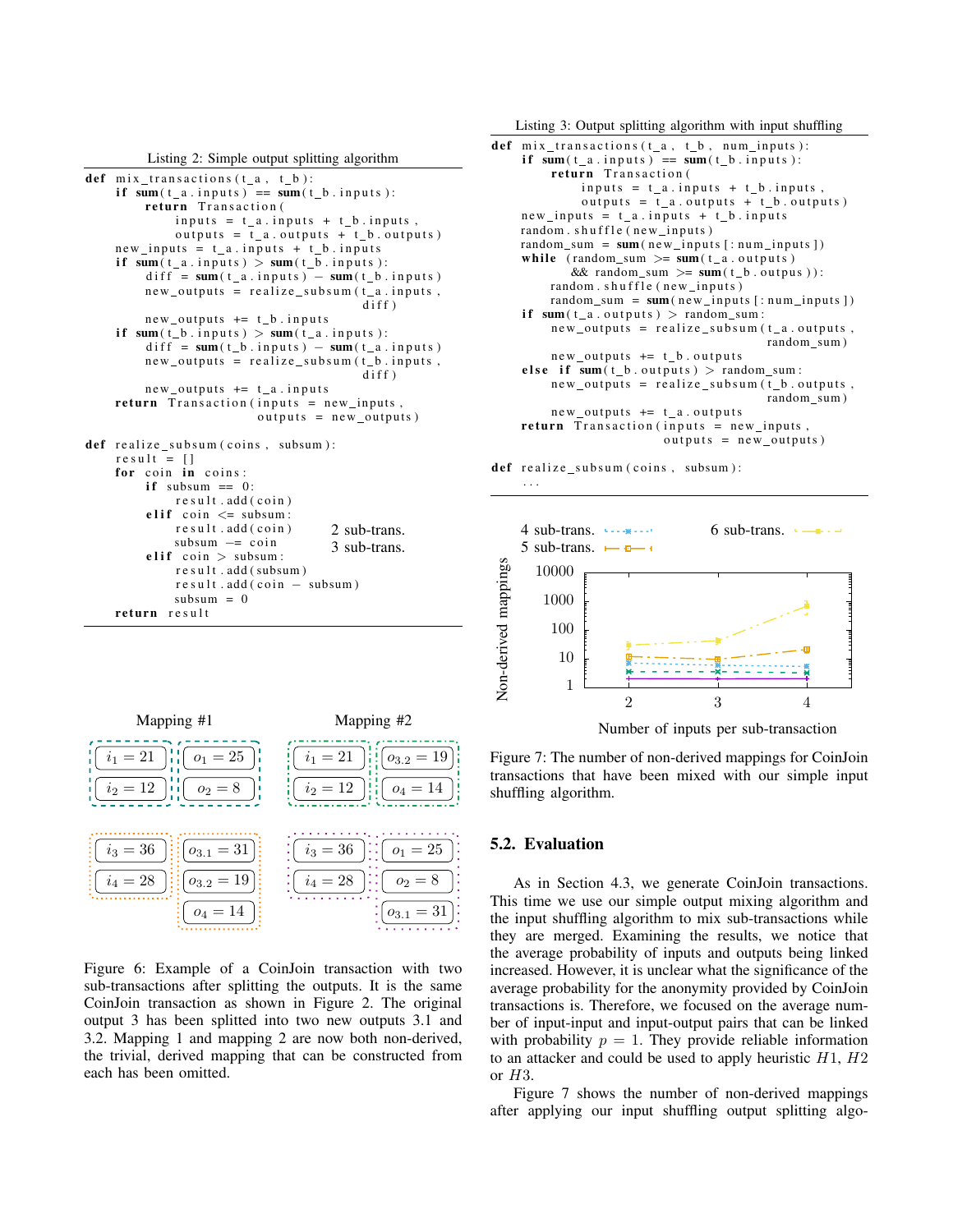

Number of inputs per sub-transaction

Figure 8: The number of input-output-pairs with link probability  $p_{IO}(i, o) = 1$  in CoinJoin transactions with 5 subtransactions, depending on the mixing algorithm used.



Figure 9: The number of input-input-pairs with link probability  $p_{II}(i_1, i_2) = 1$  in CoinJoin transactions with 5 subtransactions, depending on the mixing algorithm used.

rithm, equivalent to Figure 5 from Section 4.3. Even for mixed CoinJoin transactions with a low number of subtransactions, the number of non-derived mappings is reliably greater than one. With growing number of sub-transactions, the number of non-derived mappings increases.

Figure 8 depicts the number of input-output-pairs linked with probability  $p_{IO}(i, o) = 1$  in CoinJoin transactions with 5 sub-transactions, depending on the mixing algorithm used. Compared to unmixed transactions, the simple output mixing algorithm produces a significantly lower number of pair with probability  $p_{IO}(i, o) = 1$  and the input shuffling does not improve this much further. Similar, in Figure 9 the number of input-input-pairs linked with probability  $p_{II}(i_1, i_2) = 1$  is shown. Here, the simple output mixing algorithm does not decrease the number of input-inputpairs with probability  $p_{II}(i_1, i_2) = 1$  significantly for low numbers of inputs, whereas the input shuffling does.

As our results show, the input shuffling mixing algorithm produces multiple non-derived mappings and only a small number of coin pairs with linking probability  $p = 1$ . Therefore, an attacker can no longer unambiguously reconstruct the sub-transactions. Heuristic *H*1 might still be used for input-input pairs that are linked with a probability  $p_{II}(i_1, i_2) = 1$ . However, as the full sub-transactions cannot be known, heuristics *H*2 or *H*3 can no longer be used. This means that an attacker might be able to link a small number of pseudonyms in one transaction, but not across transactions. Therefore, we have high confidence that it succeeds in generating CoinJoin transactions which provide anonymity despite using arbitrary valued coins.

## 6. Discussion

As shown by our evaluation, in naive CoinJoin transactions with arbitrary values the original sub-transactions can usually be recovered. Therefore, they only provide some form of *computational anonymity* given a large-enough number of inputs and outputs. Using our simple mixing algorithms, enough ambiguity can be introduced to make linking highly unlikely for most of the coin pairs, regardless of available computation power. While some can still be linked, not knowing the complete sub-transaction prevents the use of heuristic *H*2 and *H*3. Therefore, it is not possible to tell which outputs have the same owner as certain inputs. Assuming no Bitcoin addresses are reused, this prevents linking coins to the same owner across multiple transactions and renders information gained by *H*1 less useful.

Our analysis and evaluation shows an exponentially growing time required to analyze CoinJoin transactions. While speedups probably can be achieved, our model constitutes a simplification. We expect analyzing real CoinJoin transactions to be even more expensive for two reasons. First, we only look at non-derived mappings while it might be possible that the original composition is one of the derived mappings. Second, real CoinJoin transactions would include fees and analyzing them would require comparing set sums not by equality but by their difference. This will increase the runtime and also will introduce a difficult tradeoff when choosing the threshold when comparing sums. A small threshold will result in less possible mappings but might not produce the original composition of subtransactions. A large threshold will result in additional mappings, which we assume will decrease the probability of two coins being linked.

Our work only presents algorithms to implement knapsack mixing for CoinJoin transactions. To employ our approach, it must be used in an CoinJoin-based mixing protocol. Similar to ValueShuffle, the DiceMix [16] protocol could be used to for the P2P communication. As we are splitting outputs, we need to be able to generate new Bitcoin addresses for the payee. To facilitate this without requiring interaction, stealth addresses [17] could be used.

The resulting P2P mixing protocol would be compatible with Bitcoin today. As transactions and mixing now happen in a single step, all overhead of Bitcoin transactions compared to previous approaches is reduced. This translates into lower costs and faster mixing. Furthermore, it can be used for any transactions and could be implemented as default in standard Bitcoin clients.